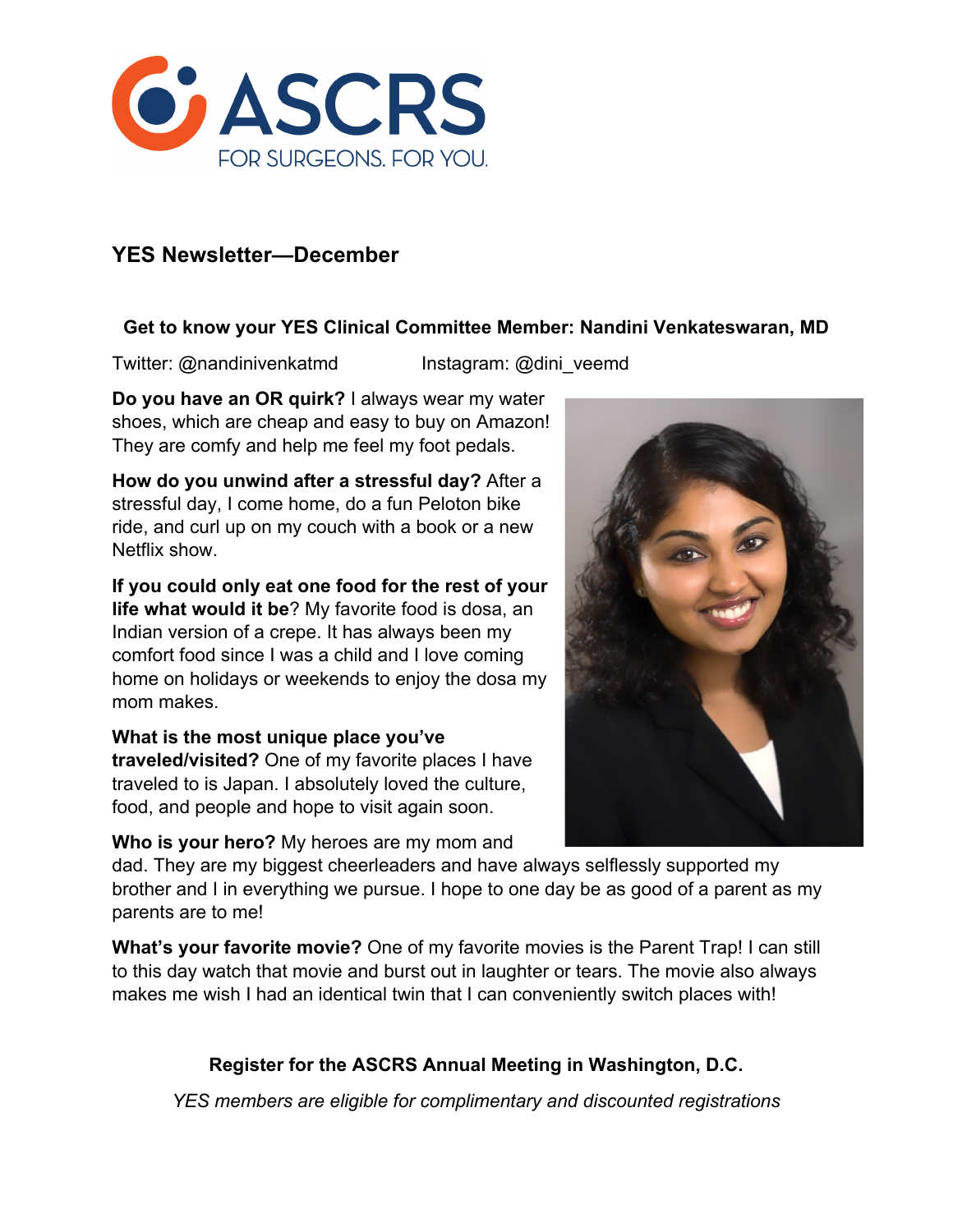Registration is open for the 2022 ASCRS Annual

Meeting, taking place in Washington, D.C., April 22– 26, 2022. Registration is complimentary for U.S. and international residents and for U.S. fellows; it is discounted for U.S. physicians within their first 5 years of practice.

YES-specific programming includes Skills Transfer Labs on Friday, April 22, a full day of targeted learning and networking on Saturday, April 23, and other events throughout the meeting. Check this page regularly for updates and new YES content at the Annual Meeting.



Here are just a few of the opportunities that have specific sign-ups available now:

- YES Skills Labs: Phaco Lab, Anterior Segment Surgery Lab, and DMEK/DSAEK Lab
- Mentor Meetups and Exhibit Hall Scavenger Hunt: Mentor Meetups are informal, open discussions with ASCRS leadership and legacy members in the ASCRS Tap Room Sunday and Monday from 11:30 a.m.–12:00 p.m. and 1:00–1:30 p.m. The Exhibit Hall Scavenger Hunt is an opportunity learn and engage with industry in the ASCRS Exhibit Hall. A completed scavenger hunt is your entry to win a prize!

Learn more about the Annual Meeting and register here. It's going to be monumental!

*Don't forget to share that you're attending and what you're excited about with the official meeting and YES hashtags: #ASCRS2022 and #ASCRSYES*

## **The ASCRS Foundation's 2022 Resident Excellence Awards**

The **ASCRS Foundation** gives 10 awards annually that enable ophthalmology residents to attend the ASCRS Annual Meeting. Eligible recipients are international or domestic PGY-3 residents and above or current fellows who exhibit exemplary performance in research, patient care, leadership, and education.

Recipients receive a travel grant, four nights' accommodation, complimentary 2022 Annual Meeting registration, and invitations to select leadership and social events. The nomination period is November 1, 2021–January 6, 2022, at 5:00 p.m. ET. To learn more about the award or to make a nomination, click here.

# **Call for Complicated Case Videos for YES Symposium**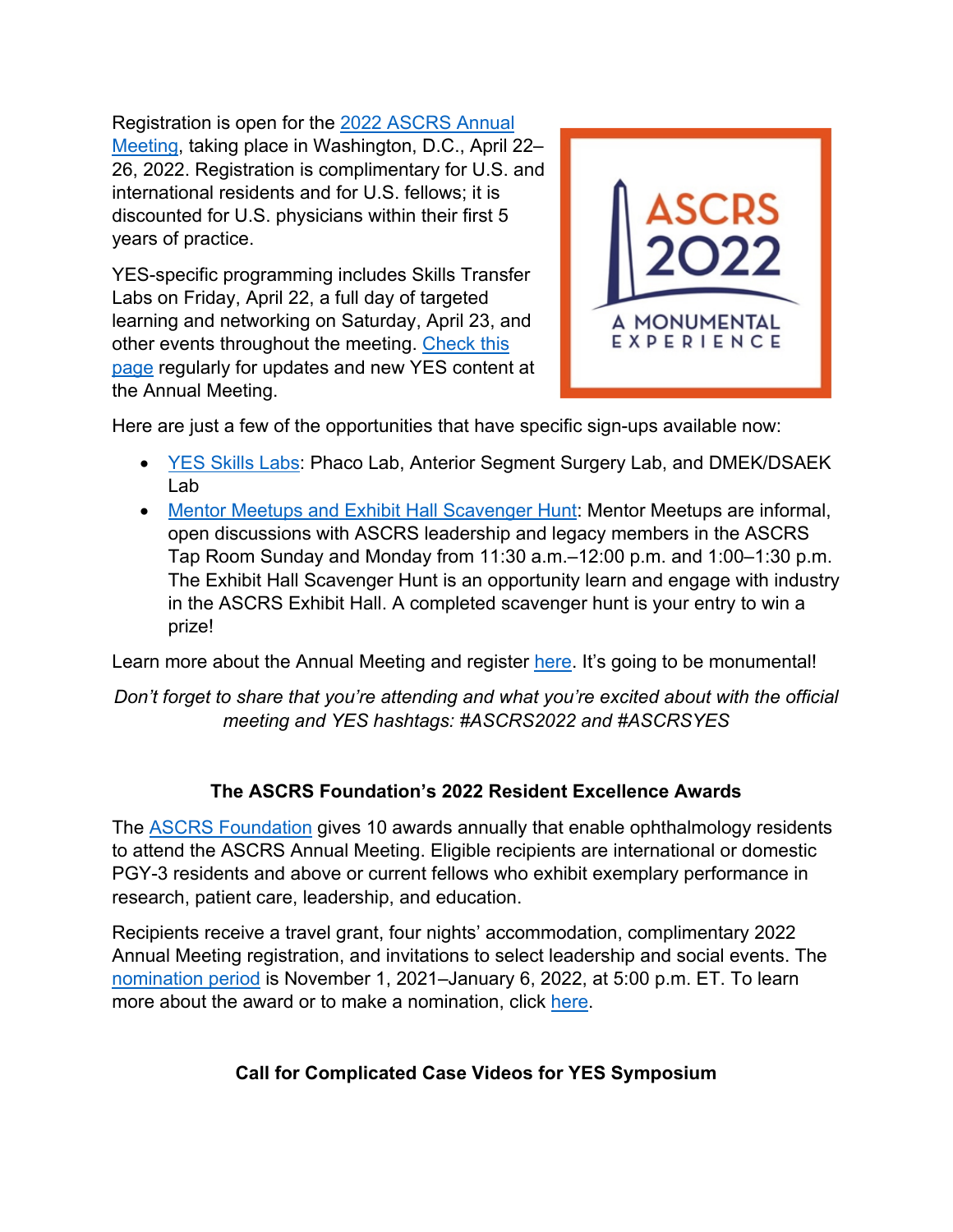The YES Clinical Committee is in search of resident and fellow video cases for the "Good to Great Surgeon: Working Through Complications Video Symposium" during the 2022 ASCRS Annual Meeting in Washington, D.C., on Saturday, April 23 from 1:30– 3:00 p.m. ET. Submissions are open from December 8–January 31.

### **Video Submission Information**

- Submit your complicated video cases involving any aspect of anterior segment surgery from your program here.
- Your submission should be no longer than 4 minutes.
- Requested file format is MP4.
- A maximum of two PowerPoint slides should be included:
	- o A title and financial interest disclosure slide
	- o A brief case history

The selection criteria for the videos to be presented live at the ASCRS Annual Meeting will emphasize clinical and educational merit. If your video is selected, you will be asked to discuss the case live with the panel at the symposium in Washington, D.C.

*Please contact Kristine Coan, kcoan@ascrs.org, with any questions.*

## **Help Make ASCRS a Thing on TikTok**

In 2022 ASCRS will launch itself on TikTok, primarily as a promotional tool for the upcoming ASCRS Annual Meeting in Washington, D.C., but also as a fun way to highlight the work of ophthalmologists.

The YES Clinical Committee is in charge of populating the ASCRS TikTok page, so send us your videos that relate to the ASCRS Annual Meeting and/or ophthalmology in general. Submit videos for review and posting here.

### **Educational and Networking Opportunities with ASCRS**

**YES Connect Webinars:** The latest webinar covers "Mentorship: How to Get and Give the Advice You Need Early in Your Career" with Zaina Al-Mohtaseb, MD, Michael Greenwood, MD, Neda Nikpoor, MD, and Manjool Shah, MD, describing some of their experiences with mentors, how to establish these relationships, what's gained from these relationships, and more. Find this and other YES Connect webinars here.

**Beyond 20/20: An ASCRS Series in Modern Refractive Surgery and Presbyopia Therapy:** Beyond 20/20 is a new ASCRS program sponsored by the Refractive Surgery Clinical Committee. This four-module program will take place once a month, beginning January 26, with three live modules online and one (the fourth and final) module in person at the ASCRS Annual Meeting. All modules will be recorded for on-demand